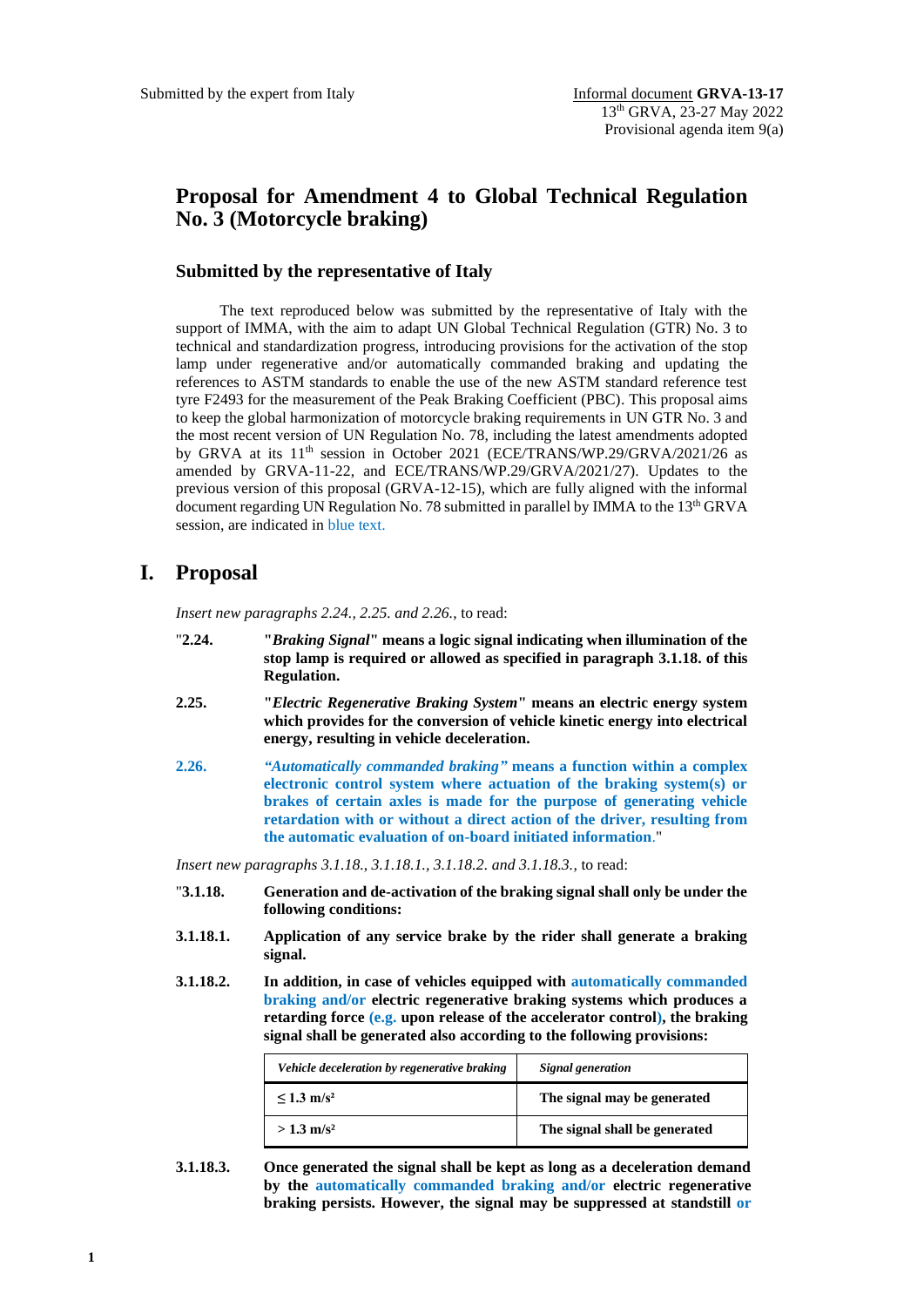**when the deceleration demand falls below 1.3 m/s² or that value which generated the signal, whichever is lower.**

**The braking signal shall not be generated when retardation is solely produced by the natural braking effect of the engine and/or external forces (e.g. air-/rolling resistance and/or road slope).**"

*Paragraph 4.1.1.3.,* amend to read:

"4.1.1.3. Measurement of PBC:

The PBC is measured as specified in national or regional legislation using either:

- (a) The American Society for Testing and Materials (ASTM) E1136**-19** (Reapproved 2003) standard reference test tyre, in accordance with ASTM Method E1337**-19** 90 (Re-approved 2008), at a speed of 40 mph; or
- (b) **An ASTM International (ASTM) F2493-20 standard reference test tyre, in accordance with ASTM Method E1337-19, at a speed of 40 mph (in this case, the obtained PBC shall be converted into the equivalent value corresponding to E1136-19 standard reference test tyre, according to the correlation equation described in ASTM E1337-19); or**
- **(c)** The method specified in paragraph 5."

## **II. Justification**

- 1. UN Global Technical Regulation (GTR) No. 3 contains the most advanced requirements for motorcycle brake systems. The implementation of UN GTR No. 3 is widely extended across the world and, in conjunction with UN Regulation No. 78, it provides a global framework to guarantee a safe motorcycle braking performance. It is therefore essential to keep UN GTR No. 3 continuously updated in terms of technological progress and standardization developments, as well as harmonized with UN Regulation No. 78.
- 2. This proposal aims to introduce two elements into UN GTR No. 3:
	- (a) Requirements for the activation of the stop lamp under regenerative and/or automatically commanded braking.
	- (b) Additional reference to the new ASTM standard reference test tyre F2493.
- 3. The requirements for the activation of the stop lamp under regenerative braking for electric vehicles were introduced in UN Regulation No. 78 in January 2020, by means of Supplement 1 to the 04 series of amendments (ECE/TRANS/WP.29/2019/46). The deceleration thresholds for generating the braking signal were aligned with those in UN Regulation No. 13-H for passenger cars. This ensures a consistent stop lamp activation criterion across different vehicle categories, which avoids confusing road users driving behind a decelerating vehicle, regardless of its vehicle category.
- 4. In December 2020, GRVA adopted a proposal by OICA and CLEPA modifying the provisions for the generation of a braking signal to illuminate stop lamps in UN Regulation No. 13-H (ECE/TRANS/WP.29/GRVA/2020/31), to ensure that the stop lamp illumination reflects the intention to decelerate, independently from the type of propulsion. For that purpose, the requirement to deactivate the stop lamp signal when deceleration falls below  $0.7 \text{ m/s}^2$  under regenerative braking was removed. Subsequently, GRVA adopted in October 2021 a proposal by IMMA (ECE/TRANS/WP.29/GRVA/2021/26 as amended by GRVA-11-22) to realign the deceleration thresholds in UN Regulation No. 78 accordingly. This amendment to UN GTR No. 3 reflects the latest deceleration thresholds.
- 5. UN GTR No. 3 currently requires to use ASTM standard reference test tyre (SRTT) E1136 when determining the Peak Braking Coefficient (PBC) of the test surface according to ASTM Method E1337. At the 71st session of GRBP in January 2020,